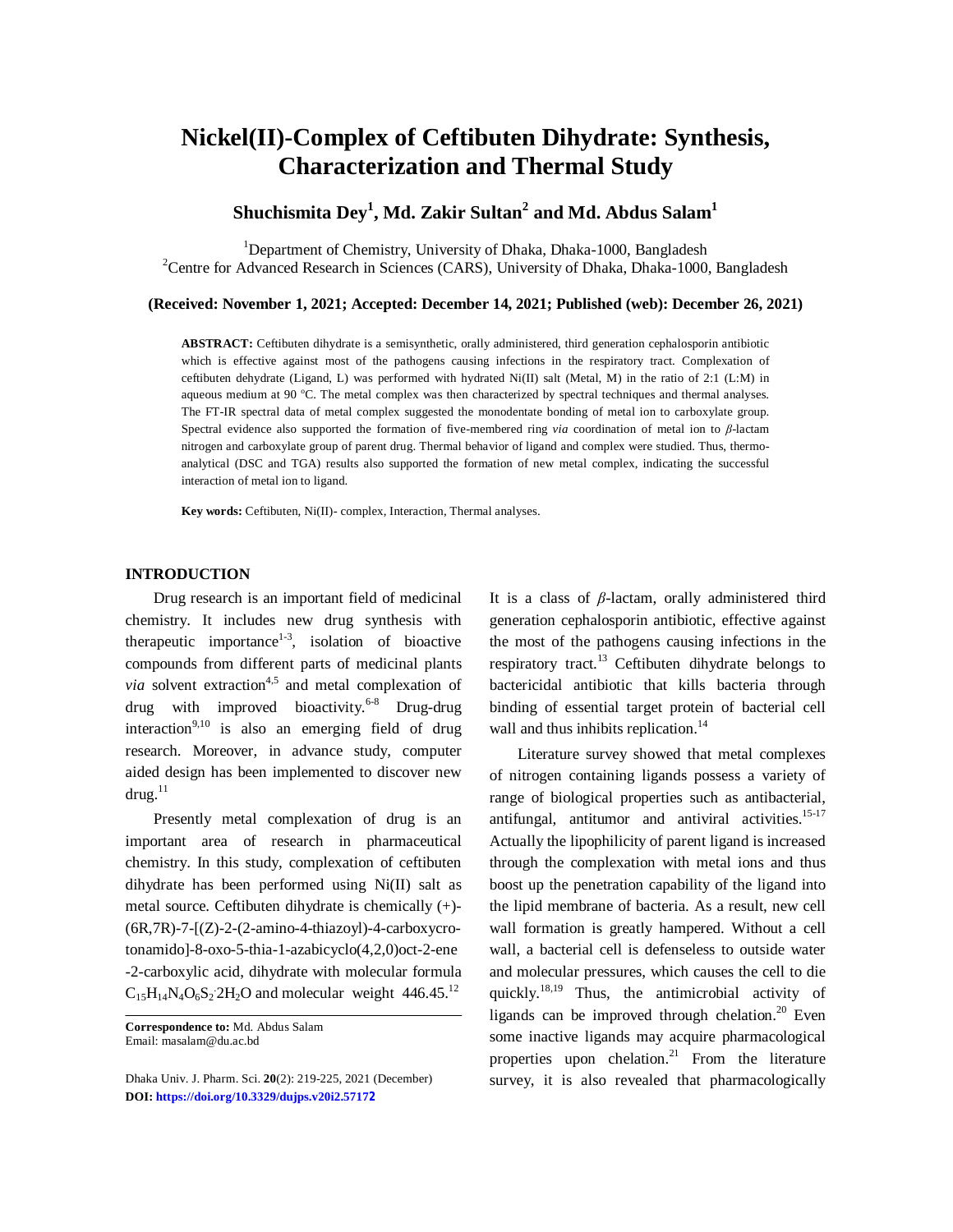important metals like copper, nickel, magnesium, cobalt, chromium and zinc are widely used for complexation and thus, playing a vital role in the development of treatment of various life threatening infectious diseases. <sup>22</sup> In searching of more potent chemotherapeutic agent, researchers have also introduced mixed ligand complexes.<sup>23</sup> Recently, an article on Cu(II)-complex of ceftibuten dihydrate has been reported from our group.<sup>24</sup> In that work,  $Cu(II)$ salt was used as metal source. In current study,  $Ni(II)$ complex of ceftibuten dihydrate was synthesized as stated by the methods reported in previous article. After that the newly synthesized metal complex was characterized by using spectral techniques like FT-IR and thermal analyses like DSC and TGA.

## **MATERIALS AND METHODS**

**Instrumentation.** Development of new drugmetal complex was verified by several analytical techniques like melting point determination, FT-IR spectra, DSC and TGA. Melting point of pure drug and its Ni(II)-complex were recorded by working with digital melting point apparatus (WRS-1B). FT-IR spectrophotometer (Model: 8400s, Shimadzu, Japan) was used to acquire FT-IR spectra. The spectra were taken as KBr discs in the region of 4000-400 cm-1 . DSC studies were performed in aluminum sealed pan at the temperature range of 20- 700°C by using DSC instrument (Model: DSC 131 EVO, Setaram Instrumentation, France).  $N_2$  gas flow rate and temperature rising rate were kept at 20 ml/min and  $10^{\circ}$ C/min, respectively to record the thermograms. TGA studies were carried out for both ligand and chelate using TGA 50H (Shimadzu, Japan). The thermograms were recorded at the region of 25-800  $^{\circ}$ C in aluminum pan, maintaining at 10  $\rm{^{\circ}C/min}$  and 10 mL/min heat and N<sub>2</sub> gas flow rate, respectively.

**Materials.** The drug was collected from Incepta Pharmaceutical Ltd., Dhaka, Bangladesh as a gift. The potency of the drug was about 99%. Nickel(II) chloride ( $NiCl<sub>2</sub>.6H<sub>2</sub>O$ ) was used as metal source to make coordinate complex. The solvents and other chemicals were procured from the local suppliers.

**Synthetic procedure for complexation with Ni (II) salt.** To verify the synthetic route as reported earlier<sup>24</sup>, the Ni(II)-complex of ceftibuten dihydrate was prepared by maintaining same pH, solvent and temperature of reaction according to scheme-1. The ratio of ligand and metal in the complex formation was maintained at 2:1. A colored precipitated was obtained after complexation, which was also purified following same procedure as like Cu(II)-complex of ceftibuten dihydrate. $^{24}$  The complex was found to be air and moisture stable, dissolved in aqueous medium at 90°C and organic solvent DMSO, not dissolved in common organic solvents like methanol, ethanol, acetonitrile, acetone and diethyl ether. Yield was obtained as  $75\%$  and recorded m.p. was  $305^{\circ}$ C (decomposed).



Scheme 1. Synthetic scheme for complexation of ceftibuten dihydrate with NiCl<sub>2</sub>.6H<sub>2</sub>O.

#### **RESULTS AND DISCUSSION**

**Thermal analysis.** Both TGA and DSC analyses of pure drug, ceftibuten dihydrate and its metal complexes were studied to explore thermal stability as well as to establish melting point.<sup>25,26</sup> The TGA and DSC data are summarized in Table 1.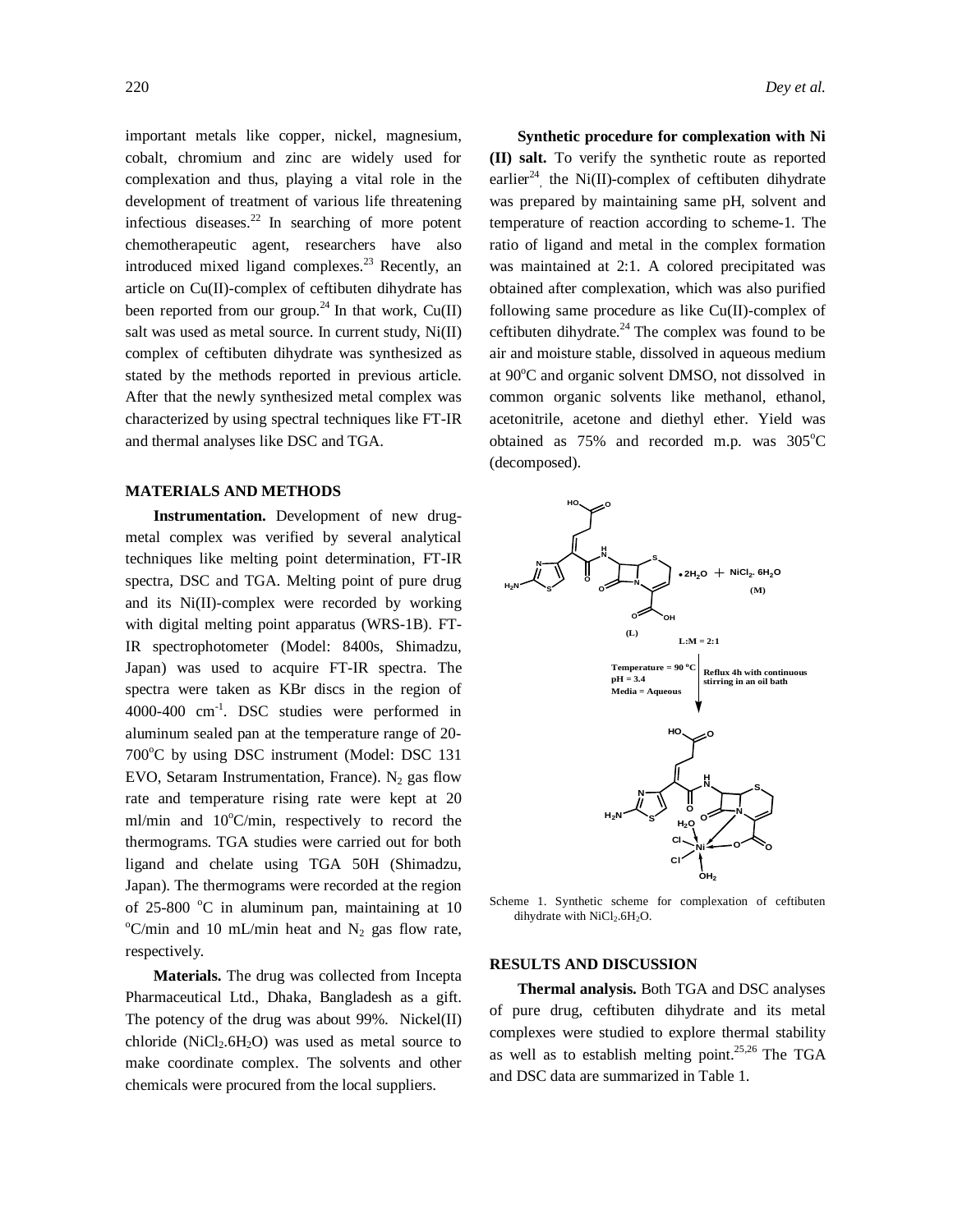**Table 1. Thermo analytical results of parent drug and its metal complexes.**

| Compound                                 | Temperature<br>of TGA $(^{\circ}C)$     | Weight<br>$loss (\%)$<br>Found | DSC Temp.<br>$({}^{\circ}C)$                     |
|------------------------------------------|-----------------------------------------|--------------------------------|--------------------------------------------------|
| Ceftibuten<br>dihydrate<br>(Parent drug) | 20-176<br>176-396<br>396-630<br>630-800 | 9.8<br>55.8<br>91.8<br>93.6    | 98<br>endothermic<br>242.7<br>exothermic         |
| Ni(II)<br>complex<br>(Present<br>work)   | 20-171<br>171-394<br>394-609<br>609-800 | 10.8<br>41.3<br>79.9<br>83.3   | 89.3<br>endothermic<br>219.7, 308<br>endothermic |
| Cu(II)<br>complex<br>$(Reported)^{12}$   | 25-175<br>175-311<br>311-507<br>507-800 | 8.32<br>34.7<br>75<br>83       | 86.7<br>endothermic<br>269.2<br>endothermic      |

**Thermogravimetric analysis (TGA).** The structure of metal antibiotic complex can be proposed by using TGA.<sup>27</sup> Pure drug and its metal complexes showed multistage degradation profiles where mass changes were observed at  $25^{\circ}$ C and continued up to  $800^{\circ}$ C with increasing temperature. The resulting TGA curves of pure drug and its Ni(II) chelate are shown in Figure 1. Hydrated metal salts are usually used for coordination of drugs. In case of hydrated complex, water loss always takes place relatively at higher temperature (above  $150^{\circ}$ C) than uncoordinated complex.<sup>28</sup> Kumar *et al.* showed similar degradation pattern in TGA curve of Fe(II) and Ni(II) complex of penicillin G and ciprofloxacin. <sup>29</sup> Tahia *et al.* also showed a different degradation pattern of metallodrug, from its parent drug, levofloxacin.<sup>17</sup> In present study, a weight loss of 9.77% was found in TGA of pure drug at  $176.21^{\circ}$ C, corresponding to loss of water molecules. After that 55.78% weight loss was found at  $396^{\circ}$ C,  $91.33\%$  at  $630^{\circ}$ C and finally 93.64% weight loss was observed at  $800^{\circ}$ C. The drug-metal complex also showed multistage degradation pattern, starting with release of water molecules. The degradation pattern of metal complexes is completely different from parent drug, suggesting the successful interaction of drug and metal ion. In case of Ni(II)-complex of parent drug, weight loss was found as 10.78%, 41.29%, 79.93% and finally 83.34% at 171°C, 394°C, 609°C and 800 $^{\circ}$ C, respectively. It is noted that the complex possessed better thermal stability compared to parent drug, and a residual mass was obtained even after heating to 800°C. Ali et al. reported similar multistage degradation pattern in case of metal(II) complexation of flucanozole, starting with initial loss of water molecule followed by removal of ligand moiety.<sup>25</sup>



**Differential scanning calorimetry (DSC).** The DSC curves recorded for parent drug and its complexes are shown in Figure 2. The DSC result of pure drug showed an endothermic peak at  $98^{\circ}$ C associated with dehydration of water molecules, and an exothermic peak at  $242.7^{\circ}$ C which corresponded to its melting point. The calorimetric curve of Ni(II) complex of parent drug showed three endothermic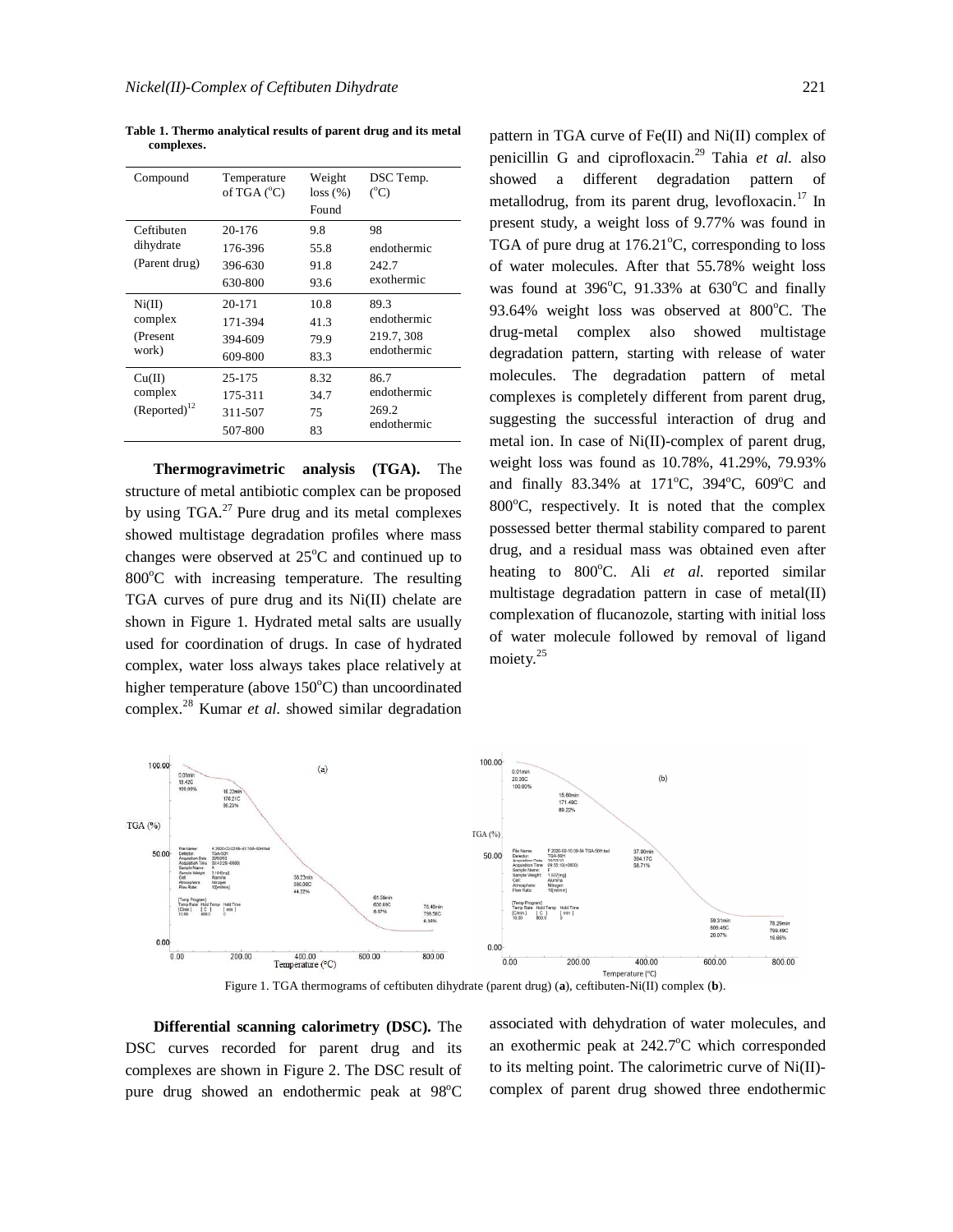peaks. An endothermic peak at  $89.35^{\circ}$ C is associated with removal of water molecules. Another peak (endothermic) obtained at  $219.76^{\circ}$ C might be due to sample mass loss or sample phase transition. One more peak (endothermic) found at  $308.35^{\circ}$ C, considered as melting temperature of the complex. The absence of melting peak  $(242.7^{\circ}C)$  of pure drug in the calorimetric curve of the complexes indicated that the drug metal interaction occurred which resulted in new and definite compound without the interference of starting materials. Similar findings in the DSC curve were obtained in the metal(II) complexation of fluconazole<sup>25</sup>, Schiff base ligand derived from hydrazine benzoxazine<sup>30</sup>, and 14, 15 and 16-membered macrocyclic ligands.<sup>31</sup> In case of

Ni(II) complexation of Schiff base ligand derived from hydrazine benzoxazine, the authors found an endothermic peak at 108.62°C in DSC curve, corresponding to loss of hydrated water molecule. Another two peaks at  $177.13^{\circ}$ C for phase transition and at  $322^{\circ}$ C corresponding to melting were also reported.

**FT-IR analysis.** Formation of a new coordination complex as well as the binding site of ligand to metal ion were elucidated by analyzing FT-IR spectra. Any shifts in frequency or appearance of new peaks indicated the formation of new compound, different from starting material. The main vibrational frequencies of parent drug and its metal chelates are summarized in Table 2.



Figure 2. DSC thermograms of ceftibuten dihydrate (parent drug) (**a**), ceftibuten-Ni(II) complex (**b**).

| Compound                              | v(CO)<br>lactam | $v(3^{\circ}N)$<br>lactam | V(COO)<br>asymmetric | V(COO)<br>symmetric | $\Delta v$ | $v(M-N)*$                |
|---------------------------------------|-----------------|---------------------------|----------------------|---------------------|------------|--------------------------|
| Ceftibuten dihydrate<br>(Parent drug) | 1770            | 1361                      | 1651                 | 1415                | 236        | $\overline{\phantom{a}}$ |
| $Ni(II)$ -complex<br>(Present work)   | 1759            | 1103                      | 1624                 | 1398                | 222        | 478                      |
| $Cu(II)$ -complex <sup>24</sup>       | 1755            | 1114                      | 1629                 | 1402                | 227        | 476                      |

**Table 2. Characteristic FT-IR frequencies (cm-1 ) for parent drug and its metal complexes.**

\*M-N indicates the Metal–Nitrogen coordination bonding.

It was reported the formation of coordination complexes of different ligands by examining FT-IR spectra.<sup>31,32</sup> Figure 3 shows that in the FT-IR spectra of parent drug (free ligand) as well as its Ni(II) chelate, significant changes in the frequency of absorbed radiation, characteristic of different functional groups of free ligand were observed due to interaction with metal ion. Analyzing IR data of ceftibuten dihydrate (Figure 3a), it was found that lactam  $(C=O)$  and carboxyl  $(C=O)$  bands appear at 1770 and  $1651$  cm<sup>-1</sup>, respectively. Like Cu(II)complex<sup>24</sup> of ceftibuten dihydrate, significant changes in the frequency of lactam (C=O) was not observed in Ni(II)-complex of pure drug as well. It means that the carbonyl group of lactam ring was not involved in the formation of coordination complexes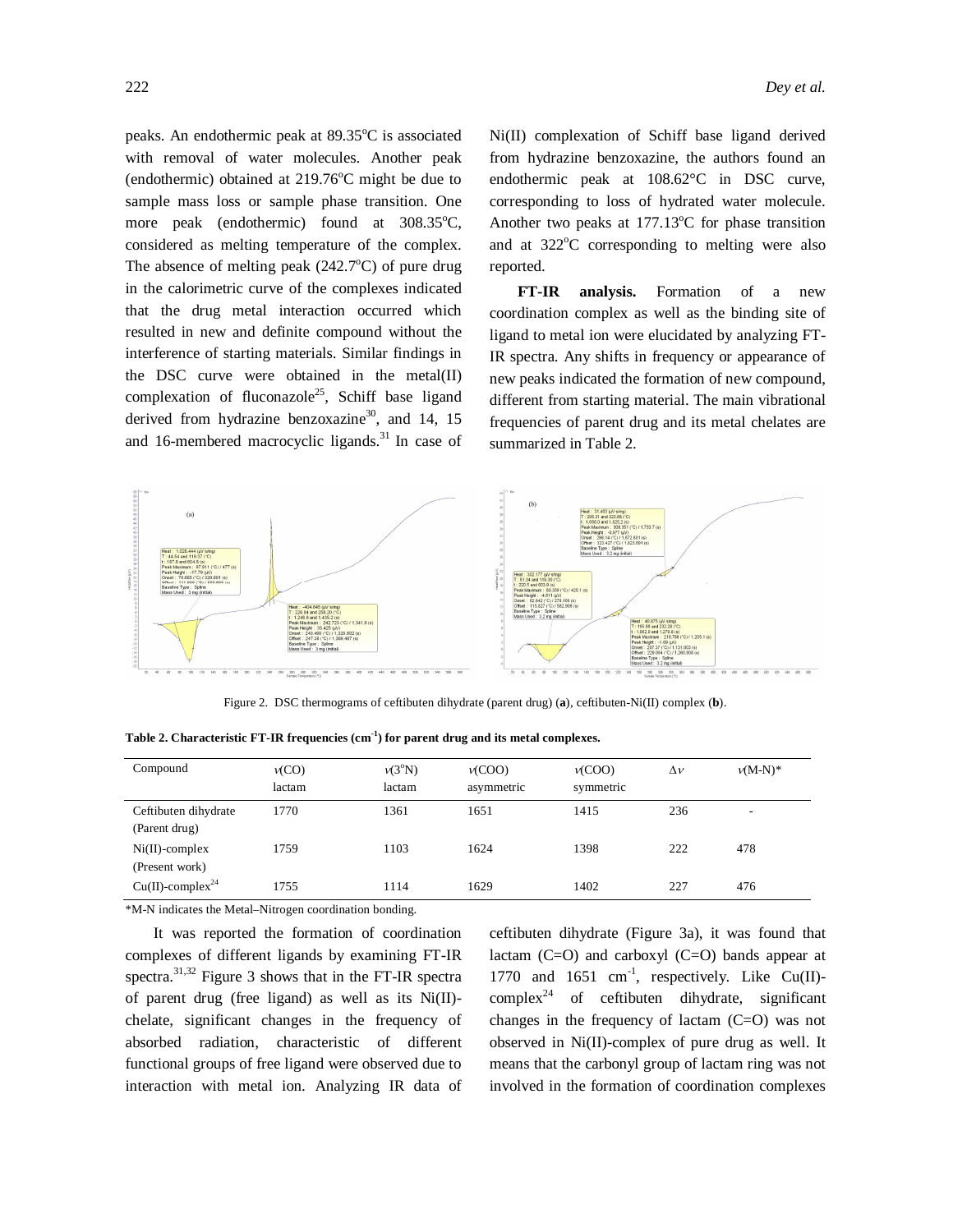of ceftibuten dihydrate. The non-participation of lactam (C=O) in the formation of coordination complexes was observed in case of cefixime with copper ion complex<sup>33</sup> and penicillin G with iron(III) ion complex. <sup>29</sup> Sultana *et al.* also reported the noninvolvement of lactam (C=O) in case of different metal complexes of cephradine.<sup>34,35</sup> In Ni(II)-

complex, another two significant peaks appearing at 1624 and 1398 cm<sup>-1</sup> are due to *ν*<sub>asym</sub>COO- and *ν*symCOO- stretching bands, respectively (Figure 3b). In this study, the separation value,  $\Delta v > 200$  cm<sup>-1</sup> ( $\Delta v$ )  $= v_{\text{asym}} - v_{\text{sym}}$ ) confirms monodentate fixing of metal ion with carboxylate group present in parent drug.<sup>29,36</sup>



Figure 3. FT-IR spectra of ceftibuten dihydrate (parent drug) (**a**), ceftibuten-Ni(II) complex (**b**).

The frequency of  $3^\circ$ N atom present in  $\beta$ -lactam ring of parent drug is shifted  $(1361 \rightarrow 1103 \text{ cm}^{-1})$  in the complex, due to involvement of  $3^{\circ}$ N atom in chelation. $24,34,35$  There was a new peak found at 478  $cm<sup>-1</sup>$  in the FT-IR spectrum of the complex [Figure 3(b)] which was due to  $v$  (Ni-N).<sup>32</sup> El Tabl *et al.* reported a peak at 480  $\text{cm}^{-1}$  for Ni-N bond in Ni(II)complexes of L-amino acids, used as foliar fertilizers. The M-N stretching vibration appearing at  $478 \text{ cm}^{-1}$ supports the formation of coordination complex through N atom in *β*-lactam ring. The FT-IR spectrum of the coordinated complex showed a broad band in the region of 3100∼3600  $cm^{-1}$  giving evidence of coordinated water present in the metal complex. $37$  The presence of coordinated water was also identified in the cadmium (II) complex of tolfenamic acid by Salekin *et al*. <sup>38</sup> A peak at about  $3313$  cm<sup>-1</sup> confirmed the presence of coordinated water in cadmium (II) complex of tolfenamic acid. In present study, the thermoanalytical results of metal complex also supported the presence of coordinated water in the complex. Therefore, both spectroscopic

and thermal results stated the evidence for the formation of new Ni(II)-complex of ceftibuten dihydrate. Spectral studies indicated the coordination of Ni(II) ion through *β*-lactam nitrogen and carboxylate oxygen of drug molecule forming a fivemembered ring (Scheme-1). In above mentioned complexes it was suggested monodentate coordination of metal ions to carboxylate group, according to the report<sup>36</sup> published previously as  $\Delta v$ > 200 cm<sup>-1</sup> ( $\Delta v = v_{\text{asym COO}} - v_{\text{sym COO}}$ ) which was supportive evidence of the scheme.

# **CONCLUSION**

Ceftibuten-Ni(II) complex was synthesized from drug metal interaction of ceftibuten dehydrate with  $NiCl<sub>2</sub>$  in aqueous medium at 90 $^{\circ}$ C and then characterized. Both spectral and thermoanalytical results confirmed the new metal complex formation. The FT-IR spectrum of metal complex showed significant changes in the frequency of absorbed radiation, characteristic of different functional groups of free ligand, suggesting the formation of complex.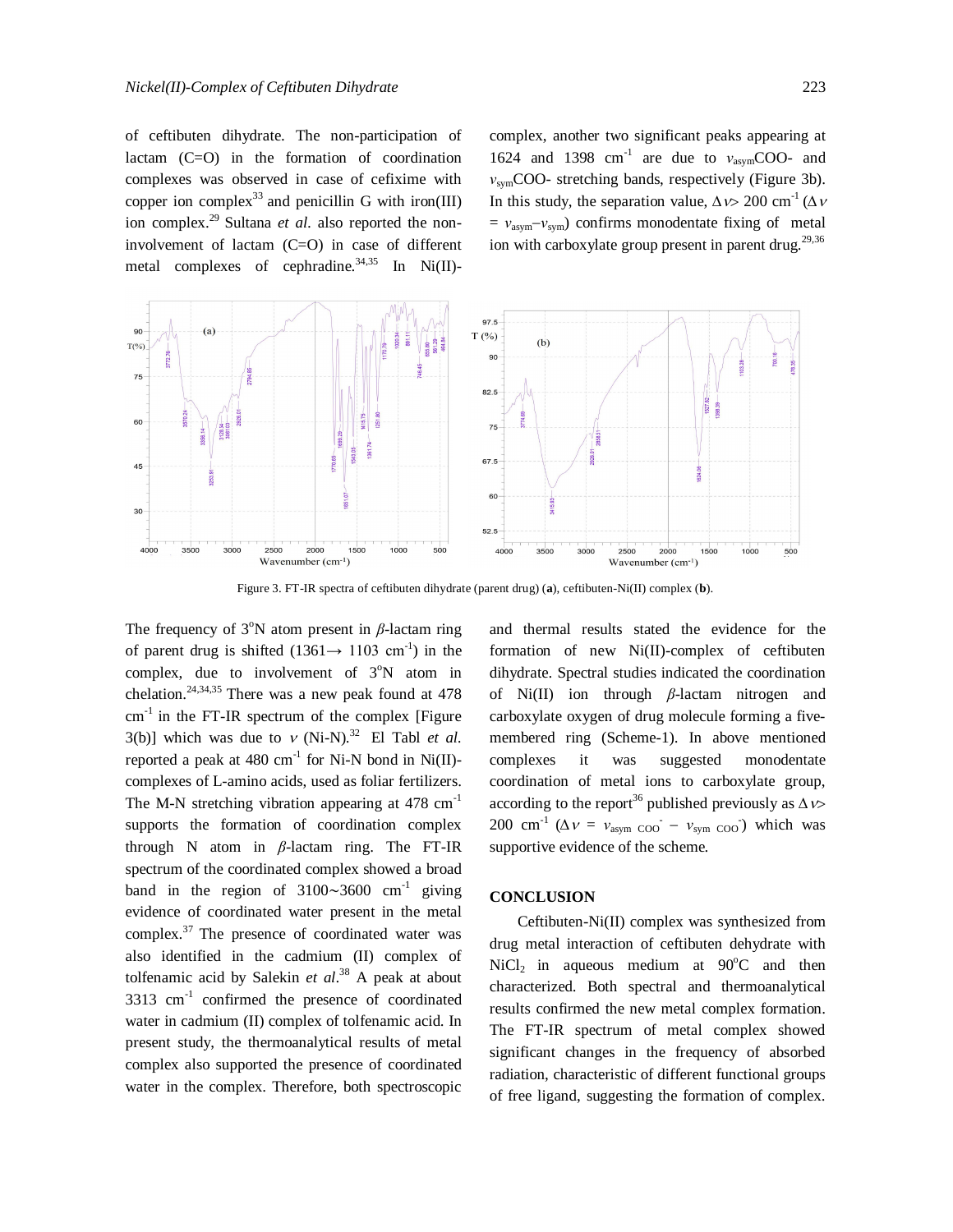The DSC and TGA results also supported the formation of the complex.

#### **ACKNOWLEDGEMENT**

The authors are grateful to the Bose Centre for Advanced Study and Research in Natural Sciences, University of Dhaka, Bangladesh to support this project.

### **REFERENCES**

- 1. Reza, A.F.G.M., Khan, M.W., Rahman M.S., Chowdhury, M.H. and Rashid, M.A. 2006. *In vitro* antimicrobial activity of some synthetic isoindolinone and isoquinolinone derivatives. *Dhaka Univ. J. Pharm. Sci.* **5**, 15-19.
- 2. Saha, P., Bristy, S.R., Rahman S.M.A. 2021. Pharmacological screening of substituted benzimidazole derivatives. *Dhaka Univ. J. Pharm. Sci.* **20**, 95-102.
- 3. Afzal, M., Sultan, M.Z., Begum, R., Rahman, A., Sultana, S., Amran M.S. and Hossain, M.A. 2012. *In vitro* interaction of nandrolone with calcium nitrate, magnesium sulfate and potassium permanganate in aqueous medium. *Dhaka Univ. J. Pharm. Sci.* **11,** 93-99.
- 4. Ahsan, M.R., Sultan, M.Z., Baki, M.A., Rahman, M.A. Hossain, M.A. Hossain, M.A. and Amran, M.S. 2011. The study of *in vitro* and *in vivo* effect of concurrent administration of paracetamol and zinc on the antibacterial activity of ciprofloxacin. *Dhaka Univ. J. Pharm. Sci.* **10**, 37-142.
- 5. Moniruzzaman, M., Kuddus, M.R., Haque, M.R., Chowdhury, A.M.S. and Rashid, M.A. 2018. Stereospermum suaveolens (Roxb.) DC. shows potential *in vivo* and *in vitro* bioactivities. *Dhaka Univ. J. Pharm. Sci.* **17**, 257-263.
- 6. Aktar, F., Sultan, M. Z. and Rashid, M.A. 2021. Chromium (III) complexes of metformin, dapagliflozin, vildagliptin and glimepiride potentiate antidiabetic activity in animal model. *Int. J. Curr. Res. Rev*. **13**, 64-69.
- 7. Tahia, F., Sultan, M.Z., Islam, M.K. and Rashid, M.A. 2019. Thermochemical properties and bioactivity of the metallic complexes of levofloxacin. *Asian J. Org. Med. Chem.* **4**, 89-93.
- 8. Sukul, A., Das, S.C., Saha, S.K. and Rahman, S.M.A. 2014. Screening of analgesic, antimicrobial, cytotoxic and antioxidant activities of metal complexes of indomethacin. *Dhaka Univ. J. Pharm. Sci.* **13**, 175-180.
- 9. Hossain, M.J., Sultan, M.Z., Rashid, M.A. and Kuddus, M.R. 2020. Does rabeprazole sodium alleviate the antidiabetic activity of linagliptin? Drug-drug interaction analysis by *in vitro* and *in vivo* methods. *Drug Res.***70**, 519-527.
- 10. Aktar, F., Sultan, M.Z. and Rashid, M.A. 2019. *In vitro* complexation of olmesartan medoxomil with dapagliflozin, vildagliptin and metformin. *Dhaka Univ. J. Pharm. Sci*. **18**, 271-280.
- 11. Akter, S., Khan, M.F., Rahman, M.M. and Rashid, M.A. 2016. Computational study of geometry, polarizability, hyperpolarizability and molecular docking studies of naproxen. *Dhaka Univ. J. Pharm. Sci.* **15**, 37-45.
- 12. Hathiram, B.T., Grewal, D.S., Tankwal, P., Shah, N., Agarwal, R. 1999. Ceftibuten in ENT infections. *Indian J. Otolary. Head & Neck Surg.* **51**, 104-107.
- 13. Watanabe, A., Oizumi, K., Motomiya, M., Yoshida, T., Ito, T., Kanayama, H., Saito, J., Nakai, Y., Sato, K. 1990. Therapeutic efficacy of ceftibuten in chronic respiratory tract infections. *Jpn. J. Antibiot.* **43**, 768-778.
- 14. Tomasz, A. 1979. The mechanism of the irreversible antimicrobial effects of penicillins: How the beta-lactam antibiotics kill and lyse bacteria. *Annu. Rev. Microbiol.* **33**, 113-137.
- 15. Pedrares, A.S., Romero, J., Vazquez, J.A.G., Duran, M.L., Casanova, I. 2003. Electrochemical synthesis and structural characterisation of zinc, cadmium and mercury complexes of heterocyclic bidentate ligands (N, S). *Dalton Trans.***7**, 1379- 1388.
- 16. El-Asmy, A.A., Khalifa, M.E., Hussain, M.M. 2004. Synthesis and characterization of transition metal complexes containing oxime, amido and thioamido groups. *Indian J. Chem.* **43A**, 92-97.
- 17. Ekegren, J. K., Rath, P., Kallostrom, K., Tarnai, T., Anderson, P. G. 2003. Synthesis and evaluation of *N*,*S*-compounds as chiral ligands for transfer hydrogenation of acetophenone. *Org. Biomol. Chem.* **1**, 358-366.
- 18. Tweedy, B.G. 1964. Plant extracts with metal ions as potential antimicrobial agents. *Phytopathol.* **55**, 910-918.
- 19. Anjaneyulu, Y., Prabhakara Rao, R. 1986. Preparation, characterization and antimicrobial activity studies on some ternary complexes of Cu(II) with acetylacetone and various salicylic acids, synthesis and reactivity in inorganic and metalorganic chemistry, *Synth. React. Inorg. Met. Org. Chem.* **16**, 257- 272.
- 20. Zhang, C.X., Lippard, S. 2003. New metal complexes as potential therapeutics. *J*. *Curr. Opin. Chem. Biol*. **7**, 481-489.
- 21. Abu-Hussen, A.A.A., Emara, A.A.A. 2004. Metal complexes of some thiocarbohydrazone ligands: synthesis and structure. *J. Coord. Chem.* **57**, 973-987.
- 22. Uivarosi, V. 2013. Metal complexes of quinolone antibiotics and their applications: An update. *Molecules* **18**, 11153 - 11197.
- 23. Hossain M.B., Hassan, M.Z., Yousuf, M.A. and Salam, M.A. 2008. Antimicrobial activity studies of mixed ligand metal complexes of some dibasic acid and heterocyclic bases. *Dhaka Univ. J. Pharm. Sci.* **7**, 145-148.
- 24. Dey, S., Sultan, M.Z., Salam, M.A. 2021. Synthesis, characterization of ceftibuten-copper(II) complex and prediction of its biological activity. *Asian J. Chem.* **33**, 190-194.